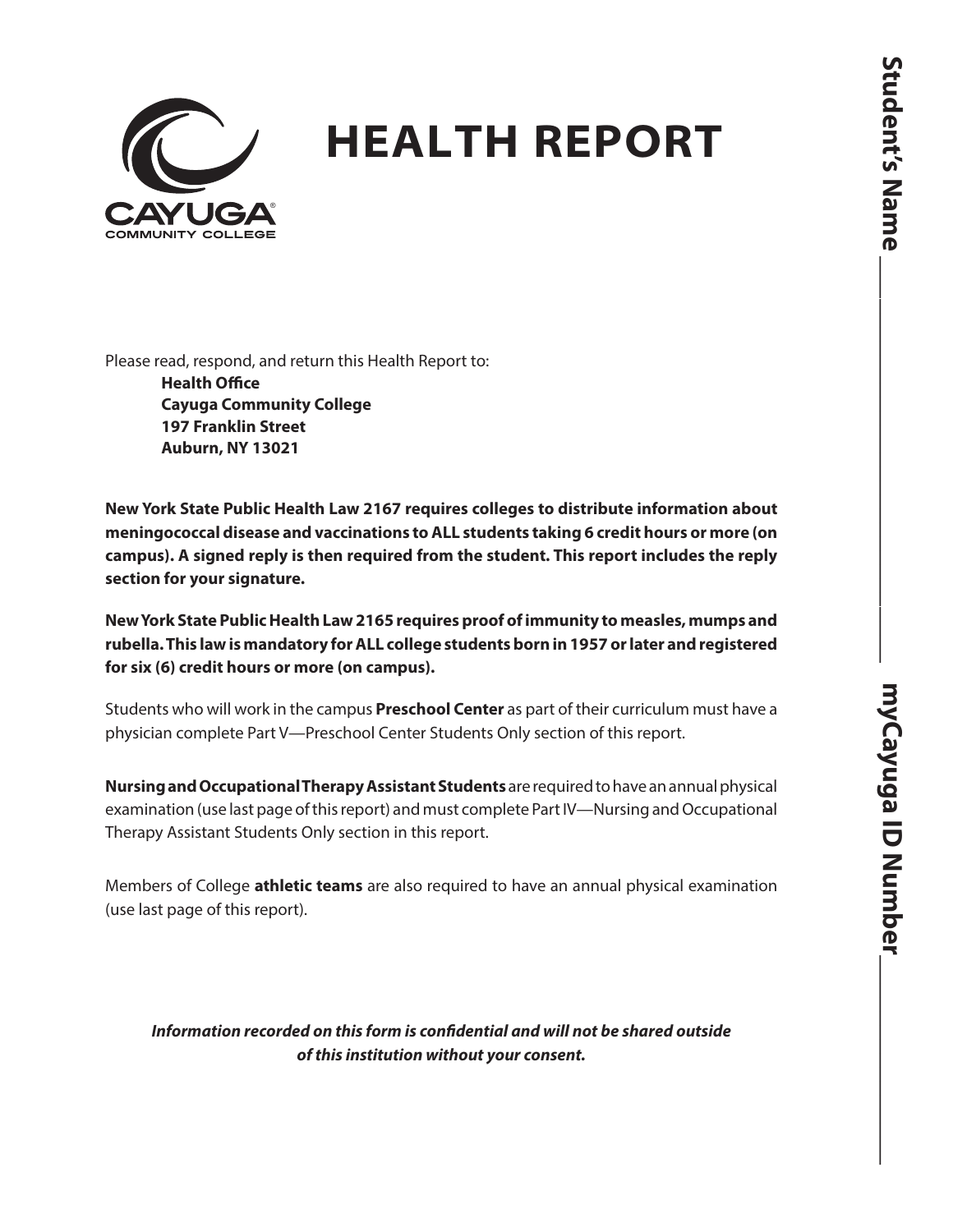## **Cayuga Community College**

197 Franklin Street • Auburn NY 13021

| Last                           | First                                    | Middle |  |
|--------------------------------|------------------------------------------|--------|--|
|                                |                                          |        |  |
| Number and Street              |                                          |        |  |
| City                           | State                                    | Zip    |  |
| Phone (with area code) $($ $)$ |                                          |        |  |
|                                |                                          |        |  |
|                                |                                          |        |  |
| Phone (with area code) $($ $)$ |                                          |        |  |
|                                |                                          |        |  |
| Phone (with area code) $($ $)$ |                                          |        |  |
|                                |                                          |        |  |
|                                | <b>HEALTH HISTORY</b>                    |        |  |
|                                | Place an "X" in the appropriate box(es): |        |  |

| $\Box$ Anemia           | $\Box$ Depression                                                                               | $\Box$ Headaches (recurrent) | □ Scarlet Fever               |
|-------------------------|-------------------------------------------------------------------------------------------------|------------------------------|-------------------------------|
| $\Box$ Arthritis        | $\Box$ Diarrhea (recurrent)                                                                     | □ Heart Problem/Murmur       | $\Box$ Sinusitis              |
| $\Box$ Asthma           | $\Box$ Diabetes                                                                                 | $\Box$ Hepatitis             | $\Box$ Sore Throat (frequent) |
| <b>E</b> Back Problems  | □ Digestive Problems                                                                            | $\Box$ Jaundice              | $\Box$ Tuberculosis           |
| <b>Rood Disorder</b>    | □ Dizziness/Fainting                                                                            | Joint Disease/Injury         | $\Box$ Ulcerative Colitis     |
| □ Chicken Pox           | $\Box$ Far Trouble                                                                              | □ Kidney Disease             | $\Box$ OTHER (specify):       |
| $\Box$ Colds (frequent) | $\Box$ Eye Trouble                                                                              | $\Box$ Pneumonia             |                               |
| □ Convulsion/Seizure    | $\Box$ Hay Fever                                                                                | $\Box$ Rheumatic Fever       |                               |
|                         | * Disclosure of personal information is voluntary and does not affect your acceptance at Cayuga |                              |                               |

 $\_$  ,  $\_$  ,  $\_$  ,  $\_$  ,  $\_$  ,  $\_$  ,  $\_$  ,  $\_$  ,  $\_$  ,  $\_$  ,  $\_$  ,  $\_$  ,  $\_$  ,  $\_$  ,  $\_$  ,  $\_$  ,  $\_$  ,  $\_$  ,  $\_$  ,  $\_$  ,  $\_$  ,  $\_$  ,  $\_$  ,  $\_$  ,  $\_$  ,  $\_$  ,  $\_$  ,  $\_$  ,  $\_$  ,  $\_$  ,  $\_$  ,  $\_$  ,  $\_$  ,  $\_$  ,  $\_$  ,  $\_$  ,  $\_$  ,

Please list any allergies to food, drugs, etc. \_\_\_\_\_\_\_\_\_\_\_\_\_\_\_\_\_\_\_\_\_\_\_\_\_\_\_\_\_\_\_\_\_\_\_\_\_\_\_\_\_\_\_\_\_\_\_\_\_\_\_\_\_\_\_\_\_\_\_\_\_\_\_\_\_\_\_\_\_\_\_\_\_

Do you take any medications regularly? Yes No If "Yes," please list drug(s) and dosage(s)\_\_\_\_\_\_\_\_\_\_\_\_\_\_\_\_\_\_\_\_\_\_\_\_\_\_\_\_\_

Please list any serious injuries, illness, fractures, dislocations or surgeries:\_\_\_\_\_\_\_\_\_\_\_\_\_\_\_\_\_\_\_\_\_\_\_\_\_\_\_\_\_\_\_\_\_\_\_\_\_\_\_\_\_\_\_\_\_\_\_\_

Do you have any disability or impairment of which we should be aware? \_\_\_\_\_\_\_\_\_\_\_\_\_\_\_\_\_\_\_\_\_\_\_\_\_\_\_\_\_\_\_\_\_\_\_\_\_\_\_\_\_\_\_\_\_\_\_\_

Are you currently receiving treatment at a clinic or by a physician (other than regular check-ups)?  $\Box$  Yes  $\Box$  No

If "Yes," please explain: \_\_\_\_\_\_\_\_\_\_\_\_\_\_\_\_\_\_\_\_\_\_\_\_\_\_\_\_\_\_\_\_\_\_\_\_\_\_\_\_\_\_\_\_\_\_\_\_\_\_\_\_\_\_\_\_\_\_\_\_\_\_\_\_\_\_\_\_\_\_\_\_\_\_\_\_\_\_\_\_\_\_\_\_\_\_\_\_\_\_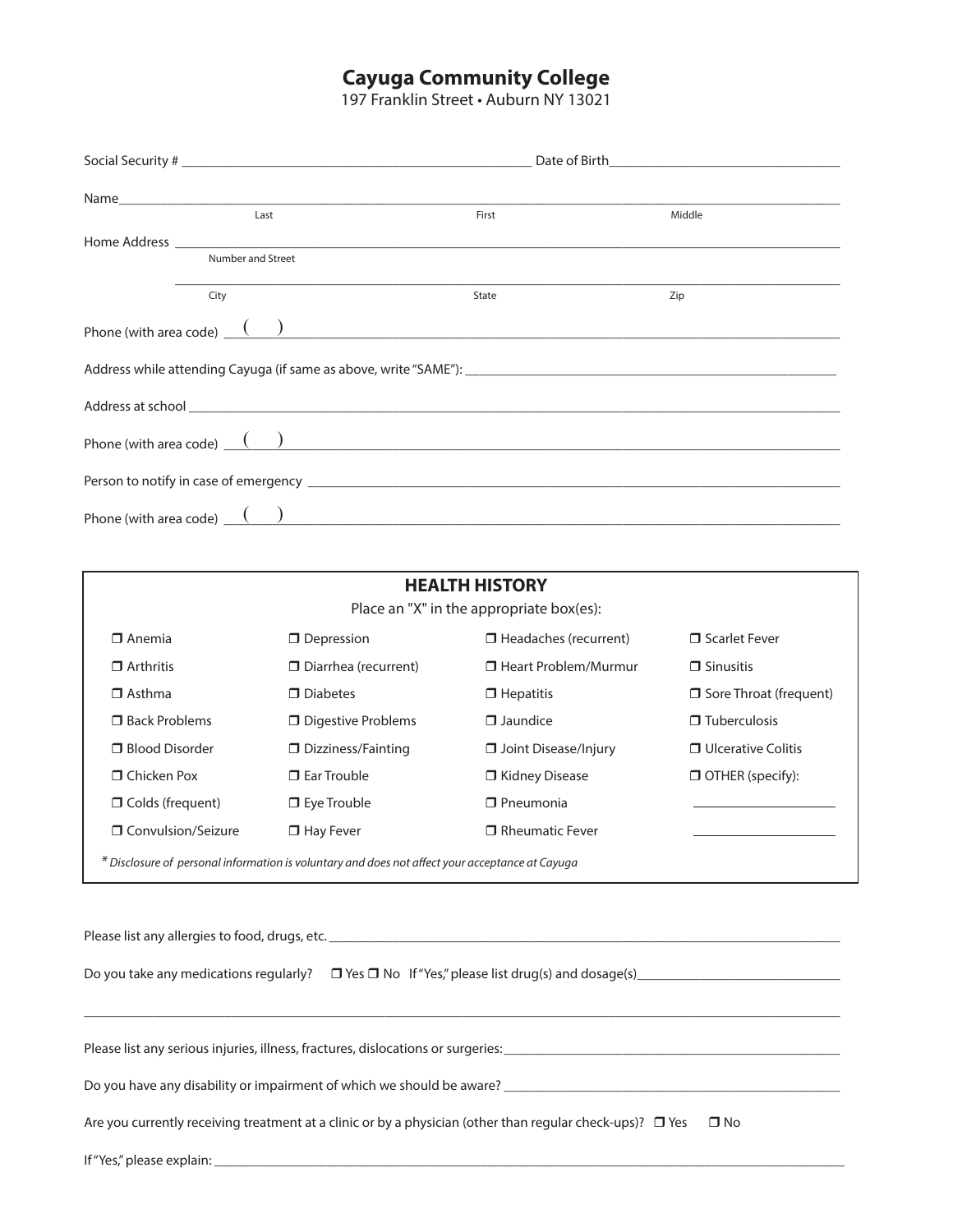## **IMMUNIZATION RECORD**

| <b>Part I: REQUIRED A or B</b> by NYS PHL 2165                                                                                                                                                                                                                                                                                                                    |         |                                                                                                                 |      |
|-------------------------------------------------------------------------------------------------------------------------------------------------------------------------------------------------------------------------------------------------------------------------------------------------------------------------------------------------------------------|---------|-----------------------------------------------------------------------------------------------------------------|------|
| <b>OR</b>                                                                                                                                                                                                                                                                                                                                                         |         |                                                                                                                 |      |
| B. Measles (Rubeola) 2 dates of measles immunization. Both doses must be given after 1967.                                                                                                                                                                                                                                                                        |         |                                                                                                                 |      |
|                                                                                                                                                                                                                                                                                                                                                                   |         |                                                                                                                 |      |
|                                                                                                                                                                                                                                                                                                                                                                   |         |                                                                                                                 |      |
| <b>Mumps</b> Date of at least one mumps immunization. First Date <b>All and Second Date All and Second Date</b>                                                                                                                                                                                                                                                   |         |                                                                                                                 |      |
|                                                                                                                                                                                                                                                                                                                                                                   |         |                                                                                                                 |      |
|                                                                                                                                                                                                                                                                                                                                                                   |         | Rubella (German Measles) Date of at least one rubella immunization. First Date entirely accorded to Second Date |      |
|                                                                                                                                                                                                                                                                                                                                                                   |         |                                                                                                                 |      |
| Part II: REQUIRED A or B by NYS PHL 2167                                                                                                                                                                                                                                                                                                                          |         |                                                                                                                 |      |
| Meningococcal Meningitis vaccine (check one box only)<br>A. □ Had meningococcal meningitis vaccine within past 5 years (Menomune™ Menactra™, Menveo™) Date _______________ Attach Record                                                                                                                                                                          |         |                                                                                                                 |      |
| B. $\Box$ I have read, or have had explained to me, the information regarding meningoccocal meningitis disease. I understand the risks of not receiving the vaccine. I have decided that I (my child)<br>will not obtain immunization against meningococcal meningitis disease at this time.<br>I understand that I may choose to seek vaccination in the future. |         |                                                                                                                 |      |
|                                                                                                                                                                                                                                                                                                                                                                   |         |                                                                                                                 |      |
| Part III: RECOMMENDED VACCINES AND TESTING                                                                                                                                                                                                                                                                                                                        |         |                                                                                                                 |      |
|                                                                                                                                                                                                                                                                                                                                                                   |         |                                                                                                                 |      |
|                                                                                                                                                                                                                                                                                                                                                                   |         |                                                                                                                 |      |
|                                                                                                                                                                                                                                                                                                                                                                   |         |                                                                                                                 |      |
| <b>Part IV: NURSING AND OTA STUDENTS ONLY</b>                                                                                                                                                                                                                                                                                                                     |         |                                                                                                                 |      |
| 1. REQUIRED MMR (Measles, Mumps, Rubella)                                                                                                                                                                                                                                                                                                                         |         |                                                                                                                 |      |
| Date of MMR #1                                                                                                                                                                                                                                                                                                                                                    |         |                                                                                                                 |      |
| <b>OR</b>                                                                                                                                                                                                                                                                                                                                                         |         |                                                                                                                 |      |
|                                                                                                                                                                                                                                                                                                                                                                   |         |                                                                                                                 |      |
|                                                                                                                                                                                                                                                                                                                                                                   |         |                                                                                                                 |      |
|                                                                                                                                                                                                                                                                                                                                                                   |         |                                                                                                                 |      |
|                                                                                                                                                                                                                                                                                                                                                                   |         |                                                                                                                 |      |
| 3. REQUIRED Tetanus (TD) within 10 years                                                                                                                                                                                                                                                                                                                          |         |                                                                                                                 |      |
|                                                                                                                                                                                                                                                                                                                                                                   |         |                                                                                                                 |      |
| 4. REQUIRED Chicken Pox/Varicella                                                                                                                                                                                                                                                                                                                                 |         |                                                                                                                 |      |
|                                                                                                                                                                                                                                                                                                                                                                   |         |                                                                                                                 |      |
| OR Date of CP Vaccine #1                                                                                                                                                                                                                                                                                                                                          |         |                                                                                                                 |      |
| 5. RECOMMENDED Hepatitis B Vaccination Series Date of Hep B #1 __________ Date of Hep B #2 _________ Date of Hep B #3                                                                                                                                                                                                                                             |         |                                                                                                                 |      |
|                                                                                                                                                                                                                                                                                                                                                                   |         |                                                                                                                 | Date |
| Part V: PRESCHOOL CENTER STUDENTS ONLY                                                                                                                                                                                                                                                                                                                            |         |                                                                                                                 |      |
| 1. Is this person free of communicable diseases? $\Box$ Yes $\Box$ No<br>2. Is this person physically fit to take part in this program? $\Box$ Yes $\Box$ No                                                                                                                                                                                                      |         |                                                                                                                 |      |
|                                                                                                                                                                                                                                                                                                                                                                   | Results |                                                                                                                 |      |